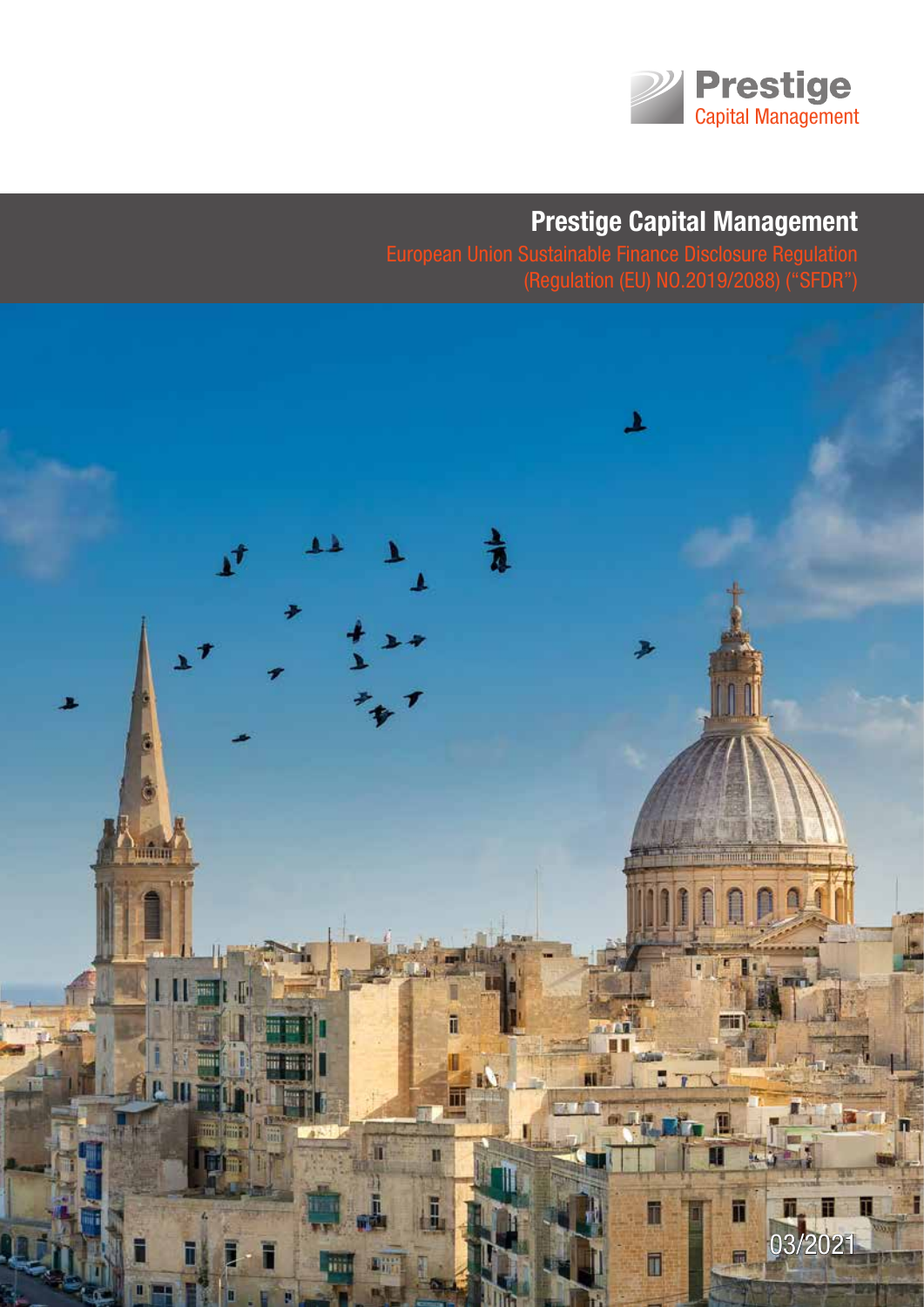

# **EUROPEAN UNION SUSTAINABLE FINANCE DISCLOSURE REGULATION (REGULATION (EU) NO.2019/2088) ("SFDR")**

The Disclosure contained herein relates to the Investment Funds ("the AIF(s)"), managed by Prestige capital Management limited ("the AIFM").

- Premium Alternative S.A. (SICAV-SIF), in respect of sub-funds Commercial Finance Opportunities ("CFO") and Multi Finance Opportunities ("MFO")
- European Finance Opportunities S.C.A. (SICAV-SIF) in respect of sub-fund Prime Alternative Finance Fund

The Disclosure has been made in consideration of Articles  $6(1)$  and  $7(2)$  of the SFDR:

#### **Responsible and Sustainable Investing**

Our investment team strives to promote, where applicable and appropriate, the awareness and understanding of eSG considerations and integrate these into our investment decision making process and engagement efforts. As a result, and where appropriate, information on ESG factors and the related ESG risks are incorporated into our processes at an investment stage when undertaking due diligence on target investments of a particular asset class. Furthermore, and whenever possible, an assessment is also carried out in terms of the potential financial impact in the long-term.

When undertaking the ESG analysis, we will seek to obtain information from a variety of sources, including, but not limited to:

- i. the target company itself;
- ii. third party specialist data providers;
- iii. brokers; and
- iv. academics.

We have adopted various approaches to integrate the consideration of environmental, social and governance (ESG) factors into our investment decision-making process:

#### **Investment Objectives**

Premium alternative S.a. (SIcav-SIF), in respect of sub-funds commercial Finance opportunities ("CFO") and Multi Finance Opportunities ("MFO"):

The investment objective of the Premium Alternative S.A. (SICAV-SIF) - Commercial Finance opportunities Fund is to generate stable returns and achieve competitive investment performance while preserving capital by means of active management of private debt markets investments. the Sub-Fund's aim is to achieve this objective by taking direct or indirect exposure to loan/debt investments in small and medium sized enterprises (SMEs) in the United States, the United Kingdom and Europe. Based on the Fund's investment objective, the AIFM has decided that sustainability risks are not relevant for the purpose of the assessment required under Article 6(1) of the SFDR considering that the Fund's investment objectives do not pursue ESG goals.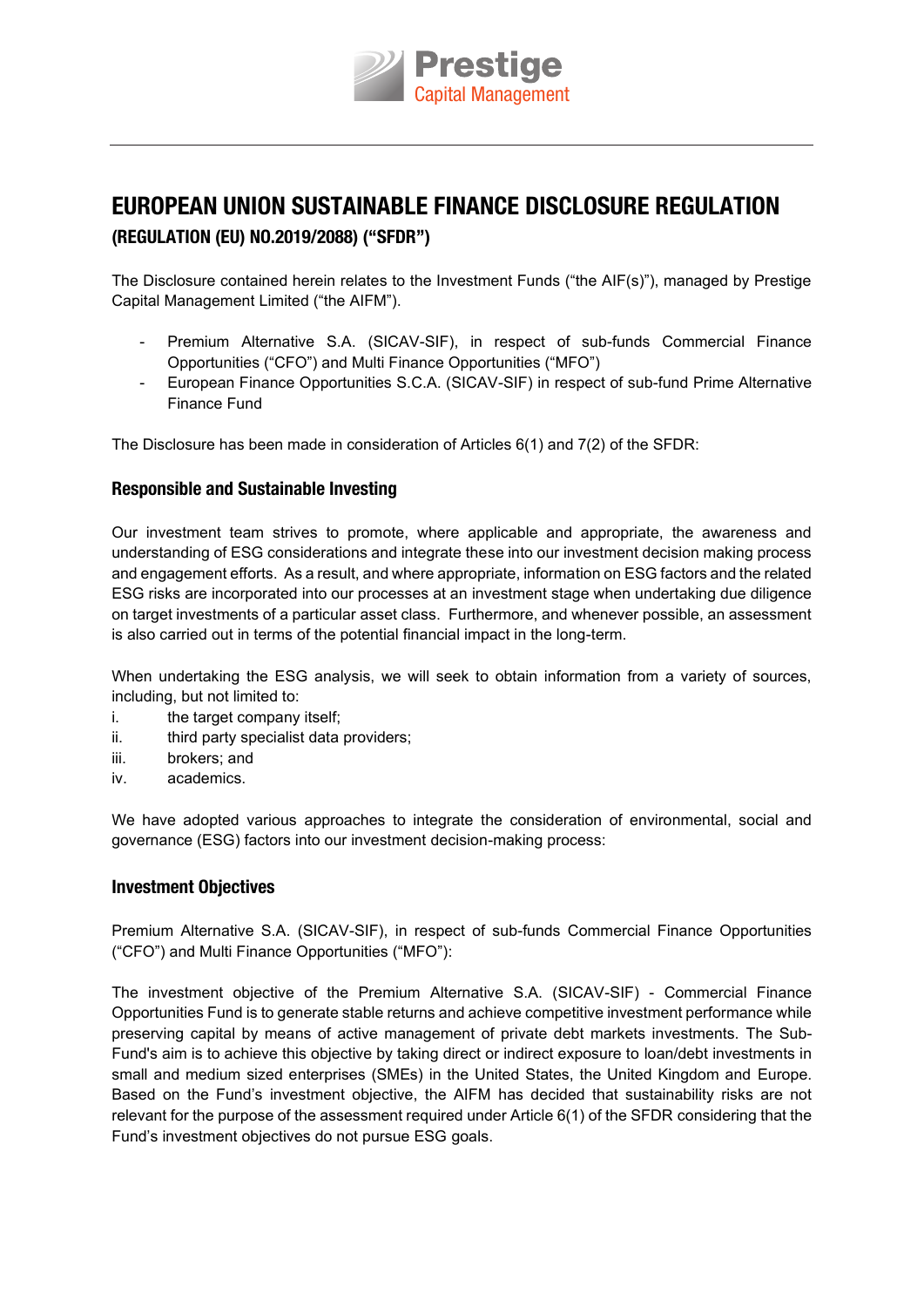

the investment objective of the Premium alternative S.a. (SIcav-SIF) - Multi Finance opportunities Fund is to achieve long-term capital growth by investing in investment finance, factoring, lending and leasing globally. The investment policy is primarily focused on investments in other fund vehicles (whether or not structured through special purpose vehicles (the SPVs)). The Sub-Fund may invest through different corporate structures. accordingly, an investment may be routed through SPvs rather than made directly by the Sub-Fund. Based on the Fund's investment objective, the AIFM has decided that sustainability risks are not relevant for the purpose of the assessment required under Article 6(1) of the SFDR considering that the Fund's investment objectives do not pursue ESG goals.

The investment objective of the European Finance Opportunities S.C.A. (SICAV-SIF) ("EFO") is to achieve steady long term capital growth through diversified investments (directly or indirectly) in finance lease or hire purchase contracts and loans ("Finance Contracts") which are secured against assets. as to the sub-fund specifically - Prime Alternative Finance Fund - the AIFM considers that sustainability risks are mitigated by the very nature of the positive ESG impact resulting from the successful employment of the investment objective.

#### **Integration**

Where EFO is concerned, and based on the Fund's investment objective which notably targets many projects which by nature provide a ready source of clean energy to the United Kingdom energy infrastructure benefitting amongst others farming and rural communities and the economy more generally, the aIFM has decided to consider principal adverse impacts of investment decisions in respect of the Fund on sustainability factors and to integrate qualitative sustainability risks into the AIFM's investment decisions

We conduct proprietary, detailed research to understand the long-term sustainability of earnings and the risk profile of an asset class. We also adopt a pragmatic approach whereby information on eSG factors is integrated into established investment assessment processes. We do not have separate ESG focused processes and do not automatically exclude investments in a particular asset class purely on ESG grounds if we feel that such ESG risks do not necessarily pose a financial risk in the long term.

#### **Negative and positive screening**

We will actively engage with our counterparties to understand whether they have concerns about specific activities and / or industries in order to maintain such exclusions on an on-going basis.

We also screen target companies / products that promote and provide solutions that are consistent with eSG factors and aims at including such products in the portfolios that we manage and positively recommend such products on an on-going basis.

#### **Exclusions**

We will not knowingly invest in companies involved in the following activities:

- arms manufacturing;
- manufacture of tobacco;
- hard spirits;
- gambling; and
- genetically modified organisms.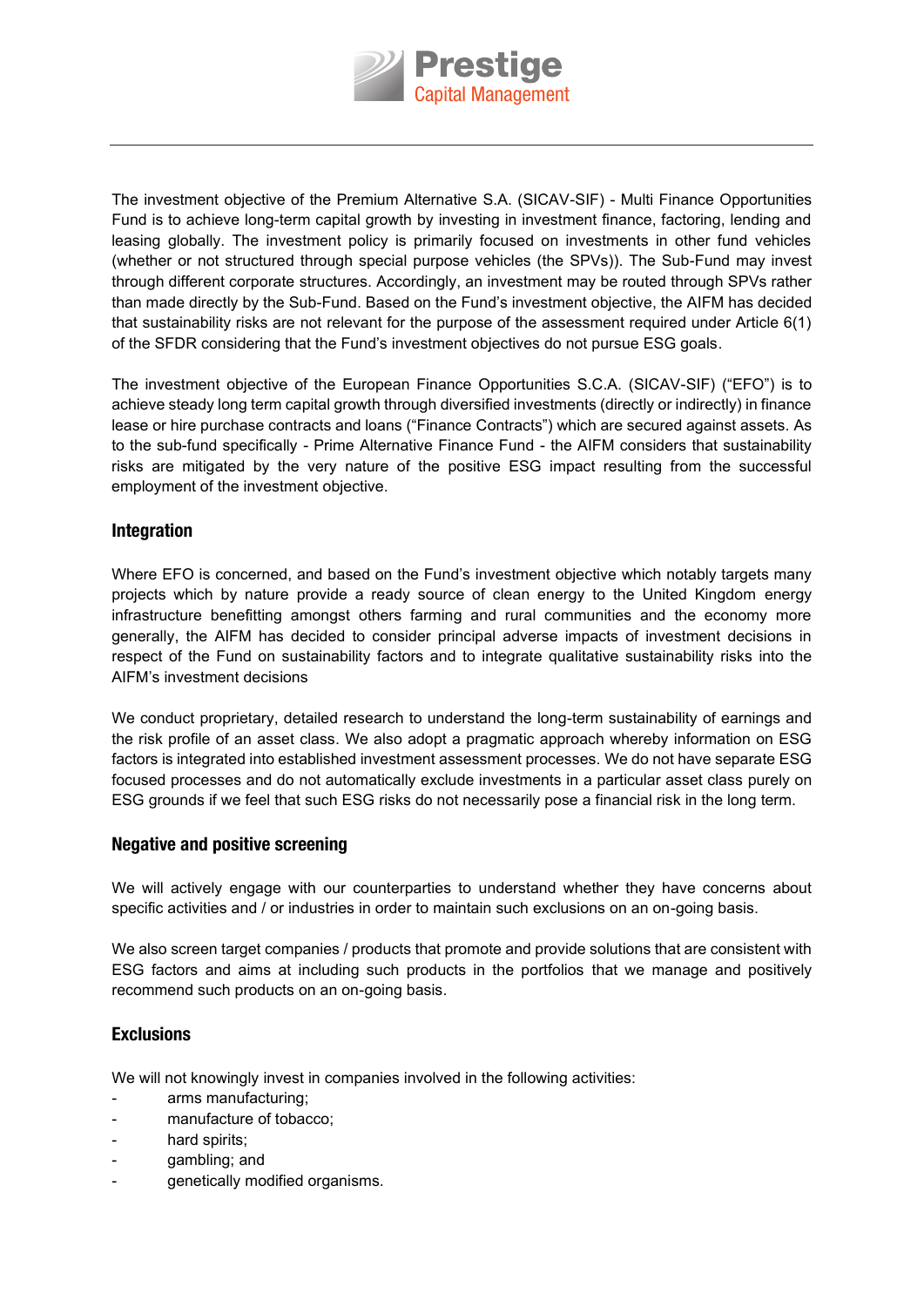

We assess these types of investments on a case-by-case basis and any potential for indirect exposure is carefully considered and factored into investment selection.

#### **Principal Adverse Impacts**

We undertake an assessment of the Principal Adverse Impacts ("PAIs") of our decisions on ESG Factors. PAIs are those impacts arising from a particular decision taken that will eventually have a negative effect on ESG Factors.

Where the PaI cannot possibly be determined due to insufficient disclosure or lack of tangible data, we will actively engage with the target company in question and should no commitment be made by the latter to mitigate the PaI, this matter will be factored into the decision-making process.

#### **Alignment of Remuneration Policy with sustainability investments**

In line with our Remuneration Policy, no variable remuneration is paid to our staff unless it is determined to be justified following a performance assessment based on quantitative (financial) as well as qualitative (non-financial) criteria.

Due to this very limited impact on the risk-profile of our clients, as well as the nature of our business, we deem that there is no risk of misalignment with the integration of the sustainability risks in our investment decision making process with respect to our clients. as such, we believe that our existing structures are sufficient to prevent excessive risk taking in respect of sustainability risks.

For further information please contact:

- e: info@prestigefunds.com
- $T:$  +44 (0) 203 178 4055

INVESTMENT MANAGEMENT & ADMINISTRATION SERVICES

## **Prestige Capital Management Limited**

Registered Office: Victoria Building, 3<sup>rd</sup> Floor, Triq L-Ghenieq c/w 21<sup>st</sup> September Avenue, Naxxar, Malta

- e: info@prestigefunds.com (Marketing)
- E: info@prestigecapitalmanagement.com.mt (Operations)

**www.prestigecapitalmanagement.com.mt**